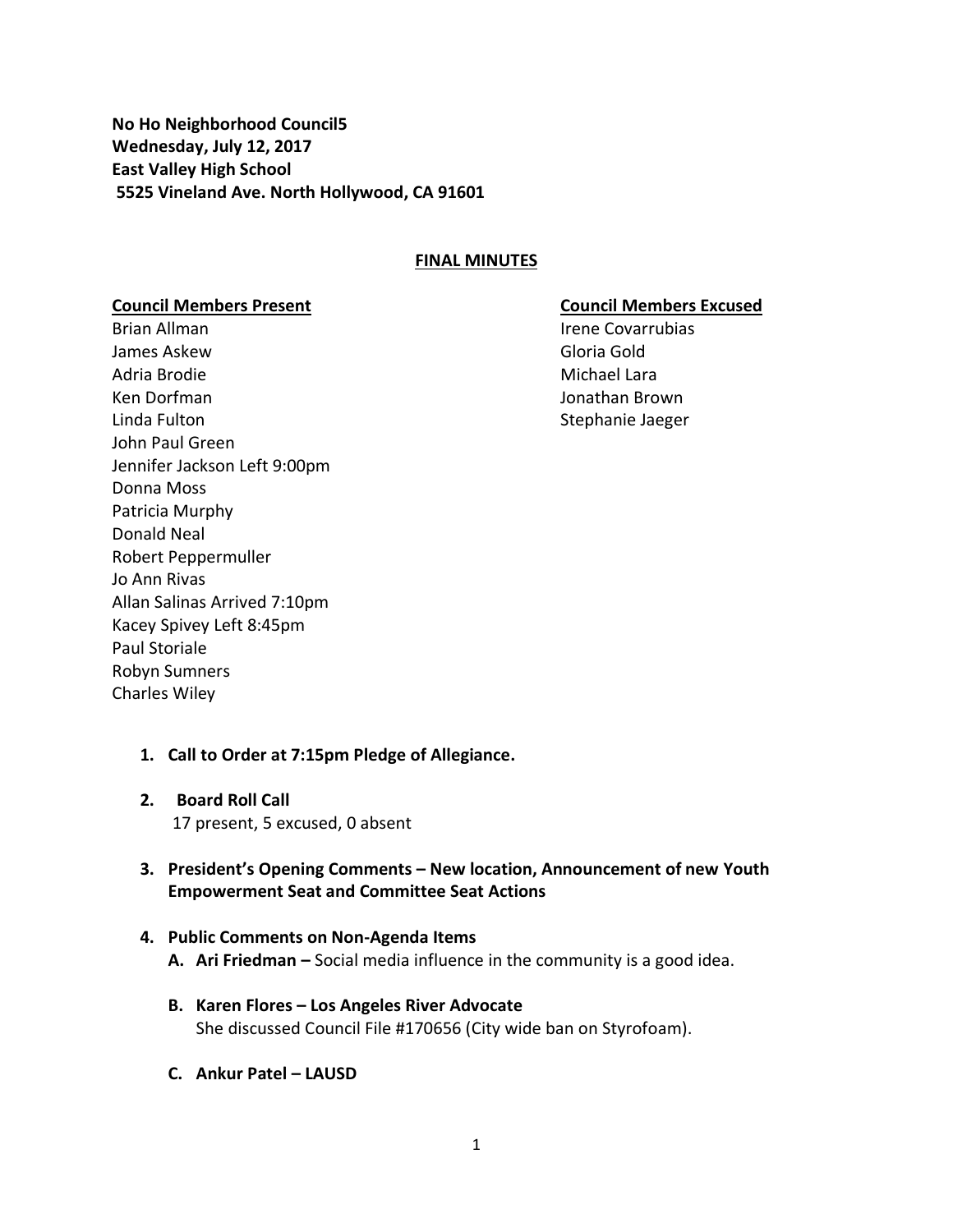He discussed the participation of LAUSD in the community, their newsletter and finding a new Youth Board Member.

**D. Matthew Fine** – He discussed a water break on Vineland and Blakely and the NoHo Plaza, the dog park.

# **E. Brian Stedge – Asm. Adrin Naarian's office**

Event Saturday, August 19, 2017 from 10:00am – 1:00pm on Roscoe Boulevard

# **5. Public Officials**

#### **A. Sahag Yedalian – Councilman Paul Krekorian's office.**

He discussed the sound wall, Mid Summer Nights at North Hollywood Park (5 movies and 5 concerts). Movie Night is July 29, 2017 and August 6, 2017.

#### **B. Kathleen Quinn – DONE**

Training is Saturday, July 15, 2017 from 9am – 12:00pm at Brodie Center. Planning 101 is August 28, 2017 at Pacoima City Hall from 6:00 – 9:00pm. She stated she graduated from the Los Angeles Fire Department Leadership Academy.

#### **6. Committee and Board Member Announcements**

**A. Charles Wiley** – Electronic collection for One Chicken Fest during the whole month of July at Moby's Coffee and Tea.

# **B. John Paul Green – PLUHT**

- **C.** There will be no July PLUHT meeting. There will be an August PLUHT meeting on August 29, 2017
- **D. JoAnn Rivas –** She stated she is the new CPAP Communications Chair for LAPD.
- **E. Brian Allman** Arts & Humanities There was good support from the community. The next meeting will be the third week of August, time to be TBA.

# **F. Jo Anna Rivas - Public Safety Committee**

There is a Neighborhood Watch July 28, 2017 at 6:00pm at North Hollywood Police Department. They are giving out bike locks.

- **G. Adria Brodie** She stated she thanked and appreciated those who came out for the Mixer. It which was a great success. Bike locks were passed out.
- **7. Presentation, Discussion and Possible Action: Review and Adopt May and June 2017 board meetings minutes**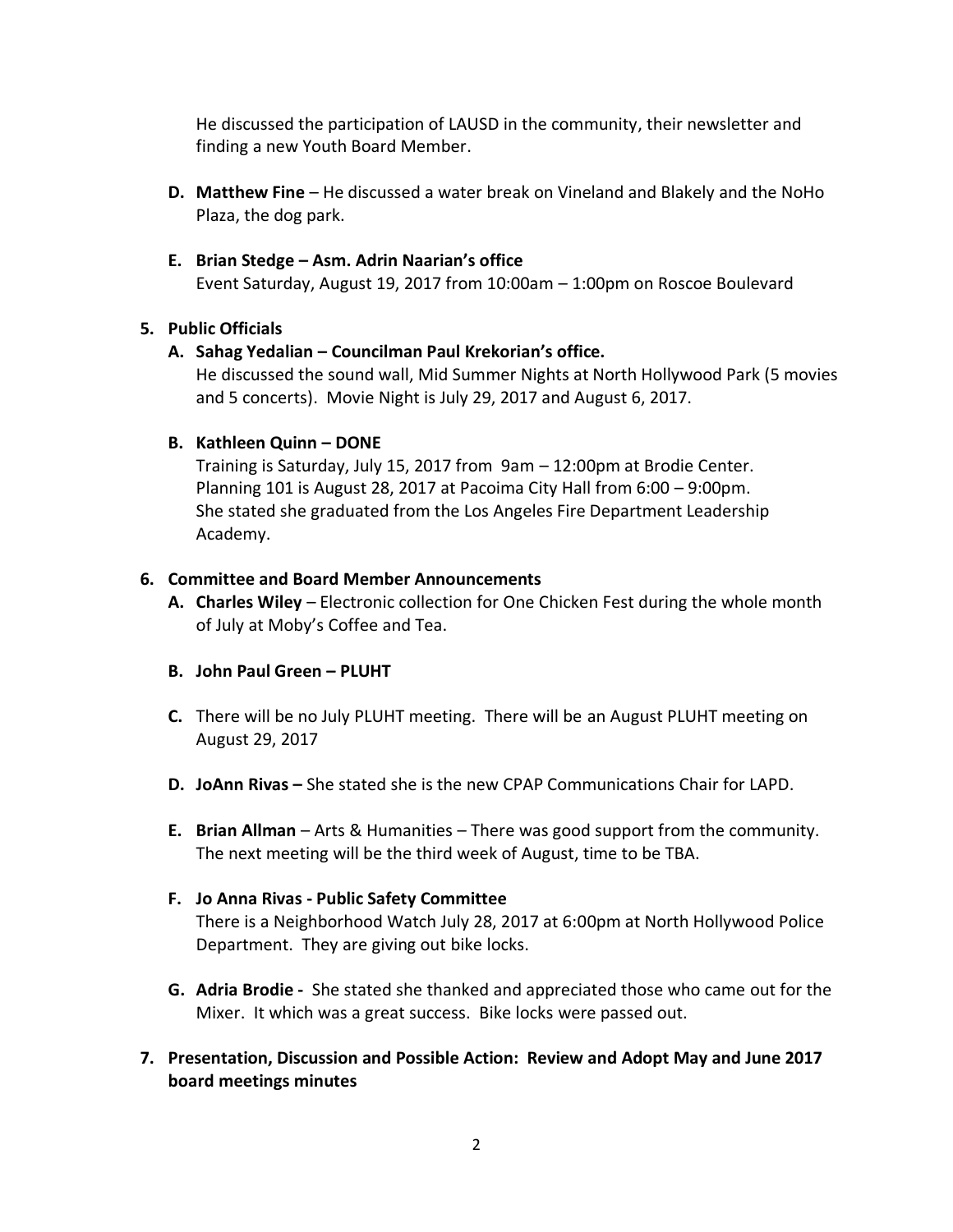*Adria Brodie brought a motion to adopt May and June 2017 board meeting minutes, seconded by JoAnn Rivas.* 

**16 AYES:** Brian Allman, James Askew, Adria Brodie, Ken Dorfman, Linda Fulton, John Paul Green, Donna Moss, Patricia Murphy, Donald Neal, Robert Peppermuller, JoAnn Rivas, Allan Salinas, Kacey Spivey, Paul Storiale, Robyn Sumners, Charles Wiley **VOTE: (16-0-0) MOTION PASSES**

**8. Presentation, Discussion and Possible Action: To draft a letter supporting transparency in regards to public official meetings related to the general plan, including work group meetings. (PLUHT Committee voted 3-2 in favor to move this to the board)**

*Donna Moss brought a motion to draft a letter supporting transparency in regards to public official meetings related to the general plan, including work group meetings, seconded by Linda Fulton*

**11 AYES:** Brian Allman, Adria Brodie, Linda Fulton, Donna Moss, Patricia Murphy, Donald Neal, Robert Peppermuller, JoAnn Rivas, Kacey Spivey, Robyn Sumners, Charles **Wiley** 

**4 NAYS:** Allan Salinas, Ken Dorfman, James Askew, John Paul Green **2 ABSTENTIONS:** Jennifer Jackson, Paul Storiale **VOTE: (11-4-2) MOTION PASSES**

**9. Presentation, Discussion and Possible Motion: Letter of support for a proposed development of a small lot subdivision at 5623-5633 Elmer Ave. North Hollywood, CA 91601. To construct 14 single family homes on behalf of Habitat for Humanity. (PLUHT Committee voted unanimously in favor to move this to the board) Robert Peppermuller recused himself.**

*John Paul Green brought a motion to amend the agenda item to 12 single family homes, seconded by JoAnn Rivas.* 

**16 AYES:** Brian Allman, James Askew, Adria Brodie, Ken Dorfman, Linda Fulton, John Paul Green, Jennifer Jackson, Donna Moss, Patricia Murphy, Donald Neal, JoAnn Rivas, Allan Salinas, Kacey Spivey, Paul Storiale, Robyn Sumners, Charles Wiley **VOTE: (16-0-0) MOTION PASSES**

# *Brian Allman brought a motion to amend the agenda to correct the address from 5623 – 5633 to 5623 to 5637, seconded by Donna Moss*

**16 AYES:** Brian Allman, James Askew, Adria Brodie, Ken Dorfman, Linda Fulton, John Paul Green, Jennifer Jackson, Donna Moss, Patricia Murphy, Donald Neal, JoAnn Rivas, Allan Salinas, Kacey Spivey, Paul Storiale, Robyn Sumners, Charles Wiley **VOTE: (16-0-0) MOTION PASSES**

James Askew brought a motion to support a letter of support *for a proposed development of a small lot subdivision at 5623-5637 Elmer Ave. North Hollywood, CA 91601. To construct 12 single family homes on behalf of Habitat for Humanity, seconded by Robyn Sumners*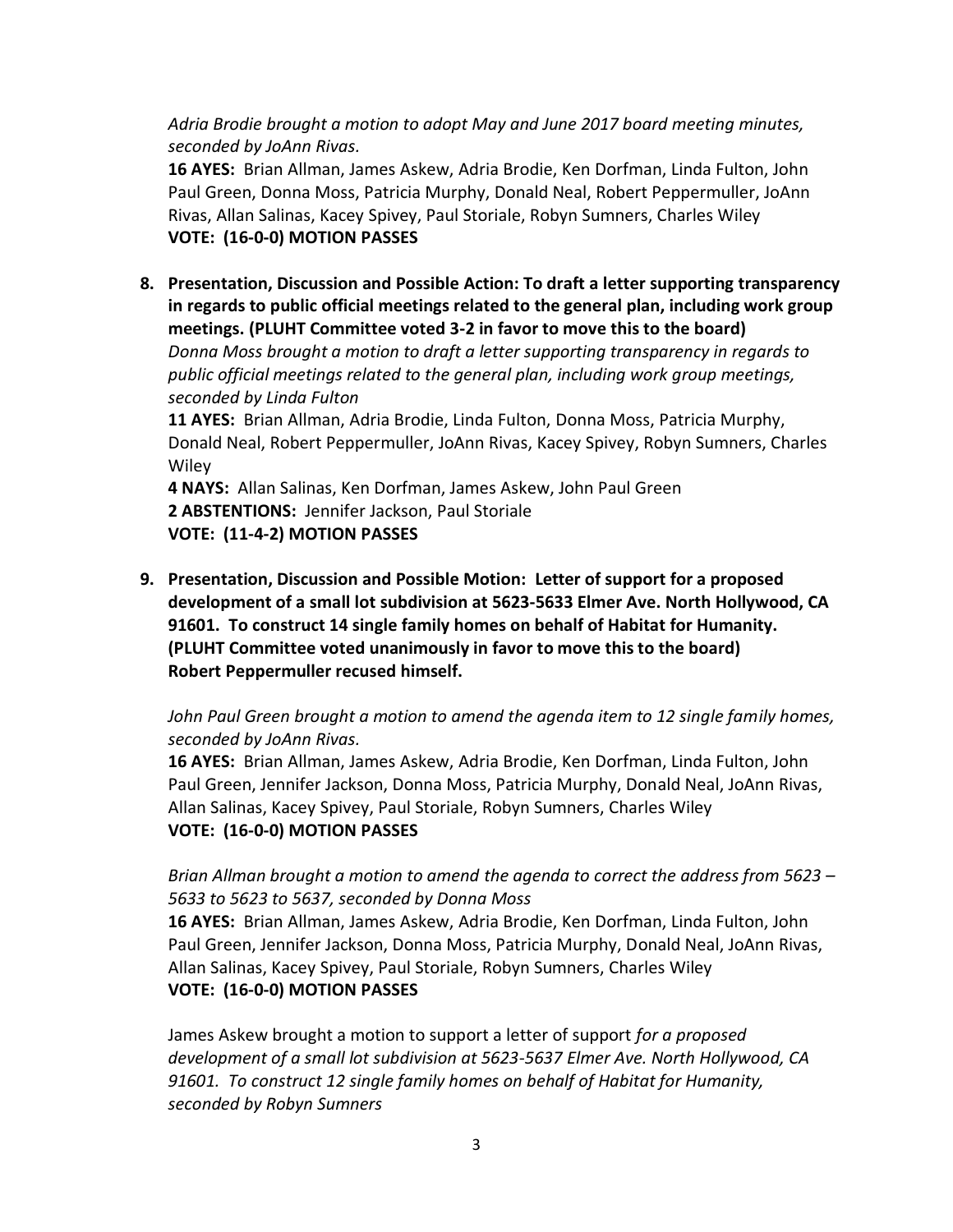**16 AYES:** Brian Allman, James Askew, Adria Brodie, Ken Dorfman, Linda Fulton, John Paul Green, Jennifer Jackson, Donna Moss, Patricia Murphy, Donald Neal, JoAnn Rivas, Allan Salinas, Kacey Spivey, Paul Storiale, Robyn Sumners, Charles Wiley **VOTE: (16-0-0) MOTION PASSES**

**10. Presentation, Discussion and Possible Action: To draft a letter of support for parking permits in the area surrounding 5225 Blakeslee Ave. North Hollywood, CA 91601. (PLUHT Committee voted unanimous in favor to move this to the board) Paul Storiale, Andria Brodie, Linda Fulton recused themselves**

*JoAnn Rivas brought a motion to draft a letter of support for parking permits in the area surrounding 5225 Blakeslee Ave. North Hollywood, CA 91601, seconded by Jennifer Jackson*

**12 AYES:** Brian Allman, Jonathan Brown, John Paul Green, Jennifer Jackson, Donna Moss, Patricia Murphy, Donald Neal, Robert Peppermuller, JoAnn Rivas, Kacey Spivey, Robyn Sumners, Charles Wiley

**1 NAY:** Ken Dorfman **2 ABSTENTIONS:** James Askew, Allan Salinas **3 RECUSED:** Paul Storiale, Adria Brodie, Linda Fulton **VOTE: (12-1-2-3) MOTION PASSES**

**11. Presentation, Discussion and Possible Action: Letter of support for a proposed development at 11136 Magnolia Blvd. North Hollywood, CA 91601. "The Renegade", a two-story sports bar. (This was moved to the main board's agenda without a PLUHT committee vote).**

Paul Storiale recused himself as being disqualified as a committee member but speaking as a member of the public under California Code of Regulations Section 18702.481A

Adria Brodie recused herself as being disqualified as a committee member but speaking as a member of the public under California Code of Regulations Section 18702.481A

Linda Fulton recused herself as being disqualified as a committee member but speaking as a member of the public under California Code of Regulations Section 18702.481A

# *Allan Salinas brought a motion to table Item #11 and to refer back to the PLUHT Committee, seconded by Donald Neal*

**17 AYES:** Brian Allman, James Askew, Jonathan Brown, Adria Brodie, Ken Dorfman, Linda Fulton, John Paul Green, Jennifer Jackson, Donna Moss, Patricia Murphy, Robert Peppermuller, JoAnn Rivas, Allan Salinas, Kacey Spivey, Paul Storiale, Robyn Sumners, Charles Wiley

**1 NAY:** Donald Neal **VOTE: (17-1-0) MOTION PASSES**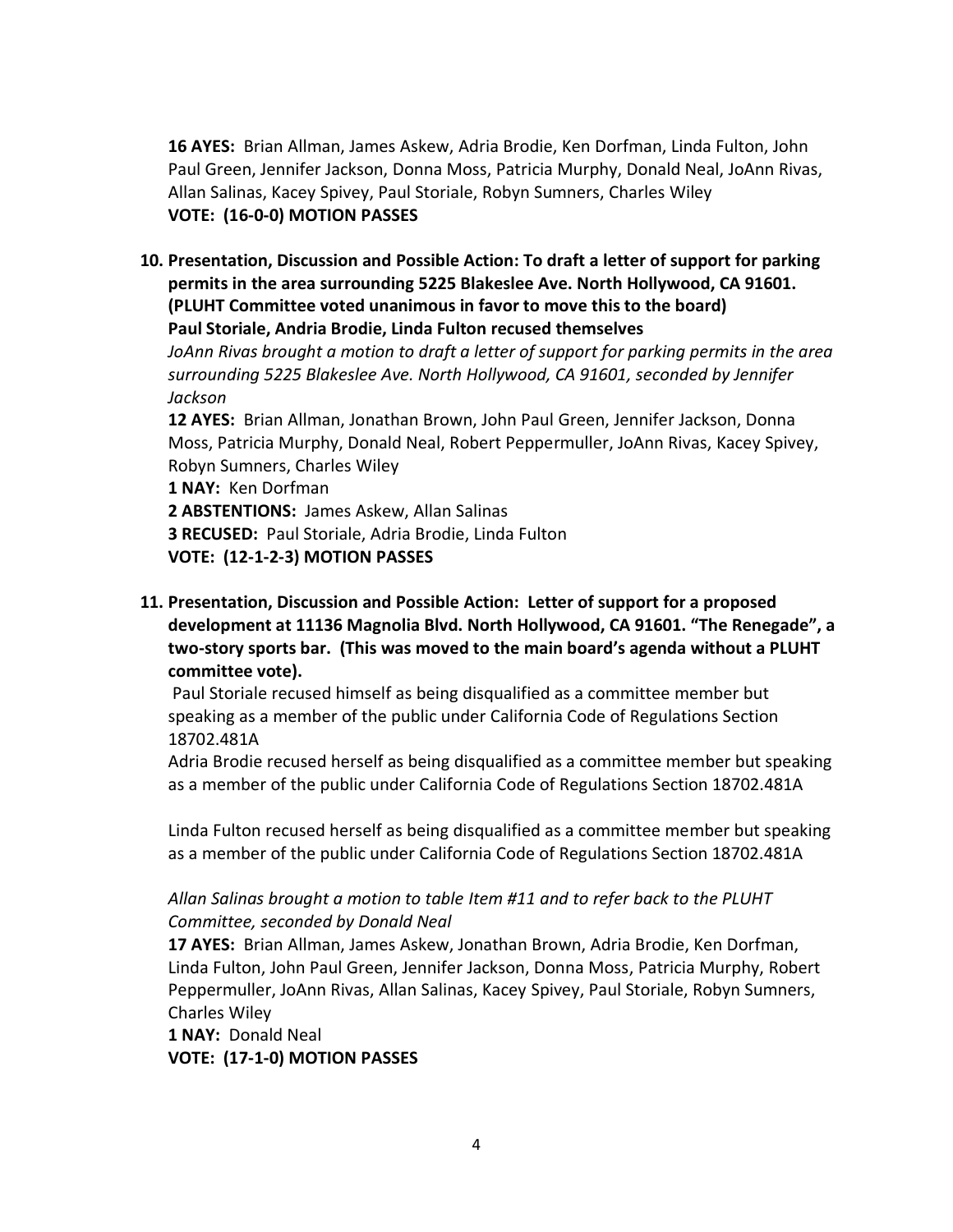**12. Mobilize Government/Rules Committee to review old standing rules and add new standing rules, explore new internal and external NoHo Neighborhood Council boundaries and to review the composition of the board seats. Committee will report back to the board with any proposed changes at September 13th meeting. Current committee members are Bob Peppermuller and Allan K. Salinas**

*Linda Fulton brought a motion to amend Item #12 to read current committee members are Bob Peppermuller, Allan K. Salinas, Ken Dorfman, John Paul Green, Donna Moss and JoAnn Riva as alternate, seconded by Robyn Sumners*

**18 AYES:** Brian Allman, James Askew, Jonathan Brown, Adria Brodie, Ken Dorfman, Linda Fulton, John Paul Green, Jennifer Jackson, Donna Moss, Patricia Murphy, Donald Neal, Robert Peppermuller, JoAnn Rivas, Allan Salinas, Kacey Spivey, Paul Storiale, Robyn Sumners, Charles Wiley

# **VOTE: (18-0-0) MOTION PASSES**

*Adria Brodie brought a motion* to Mobilize Government/Rules Committee to review old standing rules and add new standing rules, explore new internal and external NoHo Neighborhood Council boundaries and to review the composition of the board seats. Committee will report back to the board with any proposed changes at September  $13<sup>th</sup>$ meeting, *seconded by John Paul Green*

**18 AYES:** Brian Allman, James Askew, Jonathan Brown, Adria Brodie, Ken Dorfman, Linda Fulton, John Paul Green, Jennifer Jackson, Donna Moss, Patricia Murphy, Donald Neal, Robert Peppermuller, JoAnn Rivas, Allan Salinas, Kacey Spivey, Paul Storiale, Robyn Sumners, Charles Wiley

**VOTE: (18-0-0) MOTION PASSES**

# **13. Presentation, Discussion and Possible Action: Approve MER (Monthly Expenditure Report) for May and June 2017**

*John Paul Green brought a motion to approve MER (Monthly Expenditure Report) for May 2017, seconded by Allan Salinas*

**16 AYES:** Brian Allman, James Askew, Jonathan Brown, Adria Brodie, Ken Dorfman, Linda Fulton, John Paul Green, Donna Moss, Patricia Murphy, Donald Neal, Robert Peppermuller, JoAnn Rivas, Allan Salinas, Paul Storiale, Robyn Sumners, Charles Wiley **VOTE: (16-0-0) MOTION PASSES**

# *James Askew brought a motion to approve MER (Monthly Expenditure Report) for June 2017, seconded by Adria Brodie*

**15 AYES:** Brian Allman, James Askew, Jonathan Brown, Adria Brodie, Linda Fulton, John Paul Green, Donna Moss, Patricia Murphy, Donald Neal, Robert Peppermuller, JoAnn Rivas, Allan Salinas, Paul Storiale, Robyn Sumners, Charles Wiley

**2 ABSTENTIONS**: Ken Dorfman, Jennifer Jackson,

**VOTE: (15-0-2) MOTION PASSES**

#### **14. Presentation, Discussion and Possible Action: Review of the new funding process.** There was no vote.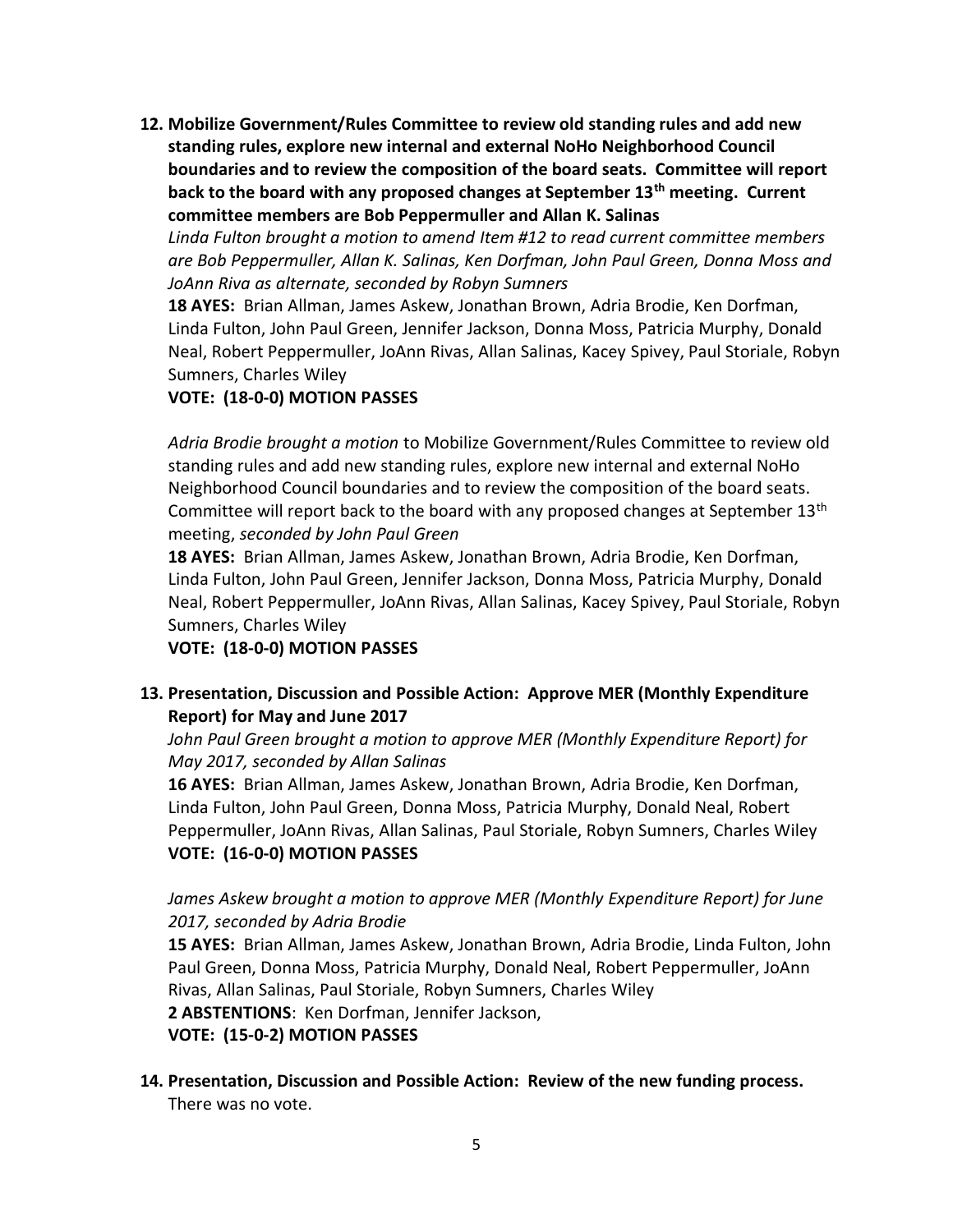# **15. Presentation, Discussion and Possible Action: Approve Budget for new fiscal year** *Adria Brodie brought a motion to approve budget for new fiscal year, seconded by JoAnn Rivas*

**16 AYES:** Brian Allman, James Askew, Adria Brodie, Ken Dorfman, Linda Fulton, John Paul Green, Jennifer Jackson, Donna Moss, Patricia Murphy, Donald Neal, Robert Peppermuller, JoAnn Rivas, Allan Salinas, Paul Storiale, Robyn Sumners, Charles Wiley **VOTE: (16-0-0) MOTION PASSES**

# *16.* **Presentation, Discussion and Possible Action: Approve \$150 Monthly Website Expense**

*Linda Fulton brought a motion to approve \$150 Monthly Website Expense, seconded by Donna Moss*

**16 AYES:** Brian Allman, James Askew, Adria Brodie, Ken Dorfman, Linda Fulton, John Paul Green, Jennifer Jackson, Donna Moss, Patricia Murphy, Donald Neal, Robert Peppermuller, JoAnn Rivas, Allan Salinas, Paul Storiale, Robyn Sumners, Charles Wiley **VOTE: (16-0-0) MOTION PASSES**

# **17. Presentation, Discussion and Possible Action: Approve \$235 monthly storage expense**

*Linda Fulton brought a motion to approve \$235 monthly storage expense, seconded by Allan Salinas*

**16 AYES:** Brian Allman, James Askew, Adria Brodie, Ken Dorfman, Linda Fulton, John Paul Green, Jennifer Jackson, Donna Moss, Patricia Murphy, Donald Neal, Robert Peppermuller, JoAnn Rivas, Allan Salinas, Paul Storiale, Robyn Sumners, Charles Wiley **VOTE: (16-0-0) MOTION PASSES**

# **18. Presentation, Discussion and Possible Action: Approve \$150 monthly advertising expense for outreach**

*Linda Fulton brought a motion to approve \$150 monthly advertising expense for outreach, seconded by JoAnn Rivas*

**16 AYES:** Brian Allman, James Askew, Adria Brodie, Ken Dorfman, Linda Fulton, John Paul Green, Jennifer Jackson, Donna Moss, Patricia Murphy, Donald Neal, Robert Peppermuller, JoAnn Rivas, Allan Salinas, Paul Storiale, Robyn Sumners, Charles Wiley **VOTE: (16-0-0) MOTION PASSES**

# *19.* **Presentation, Discussion and Possible Action Up to \$250 for special back-lit poster to be placed in Kiosk at Magnolia and Lankershim Blvd.**

*Allan Salinas brought a motion to approve up to \$250 for special back-lit poster to be placed in Kiosk at Magnolia and Lankershim Blvd., seconded by Robyn Sumners*

**15 AYES:** Brian Allman, James Askew, Adria Brodie, Ken Dorfman, Linda Fulton, John Paul Green, Donna Moss, Patricia Murphy, Donald Neal, Robert Peppermuller, JoAnn Rivas, Allan Salinas, Paul Storiale, Robyn Sumners, Charles Wiley **VOTE: (15-0-0) MOTION PASSES**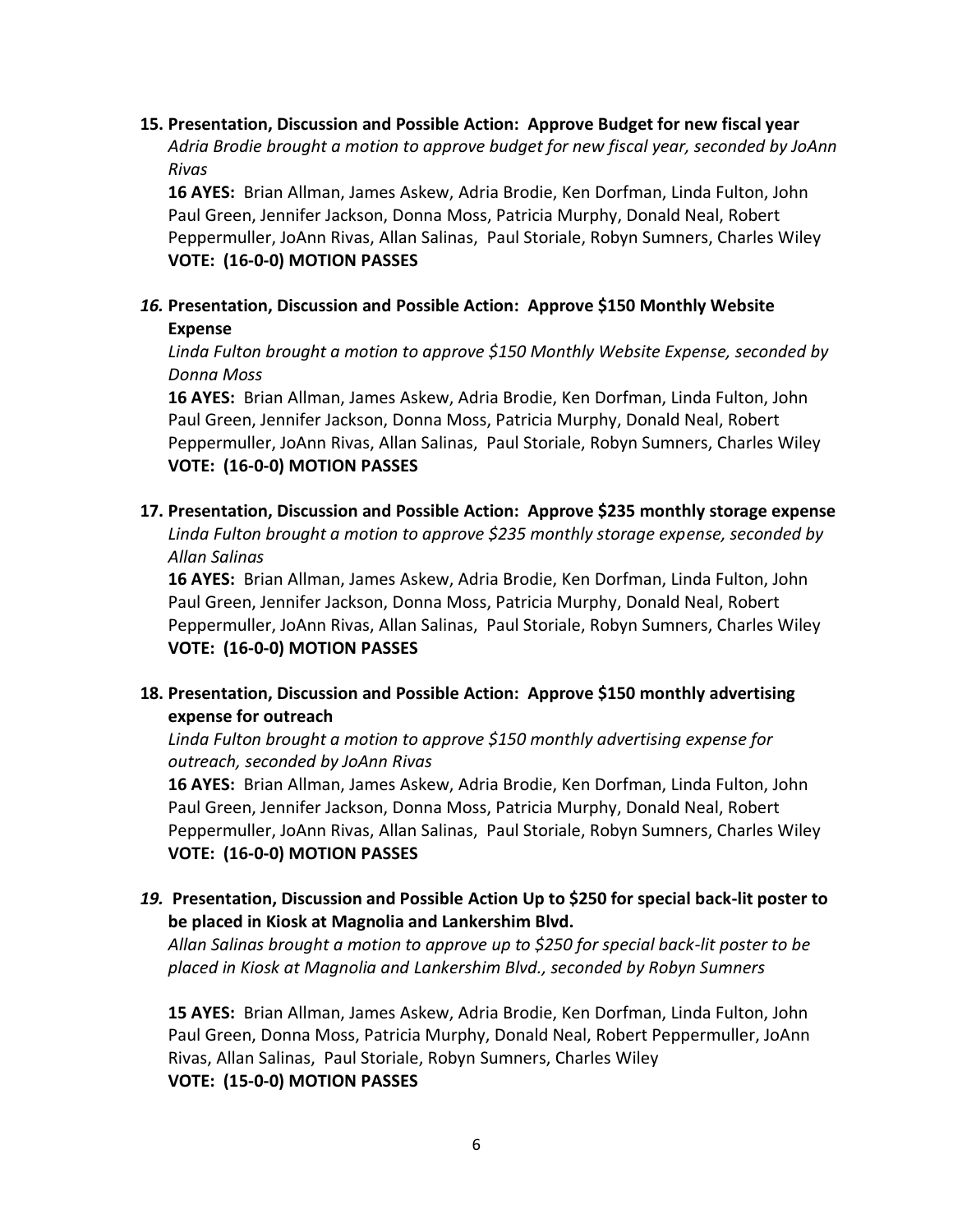**20. Presentation, Discussion and Possible Action: The Community Police Advisory Board (CPAB) requests \$100 to go towards their food and drinks costs for their annual emergency preparedness summit**

#### **JoAnn Rivas recused herself**

*Adria Brodie brought a motion to approve The Community Police Advisory Board (CPAB) requests \$100 to go towards their food and drinks costs for their annual emergency preparedness summit, seconded by Robyn Sumners*

**14 AYES:** Brian Allman, James Askew, Adria Brodie, Ken Dorfman, Linda Fulton, John Paul Green, Donna Moss, Patricia Murphy, Donald Neal, Robert Peppermuller, Allan Salinas, Paul Storiale, Robyn Sumners, Charles Wiley

**1 RECUSE:** JoAnn Rivas

**VOTE: (14-0-0-1) MOTION PASSES**

**21 Presentation, Discussion and Possible Action: Up to \$200 for food and drinks at each of our regular board meetings**

James Askew brought a motion to amend Item #21 to state up to \$200 monthly for food and drinks at each of our regular board meetings, seconded by Adria Brodie.

**15 AYES:** Brian Allman, James Askew, Adria Brodie, Ken Dorfman, Linda Fulton, John Paul Green, Donna Moss, Patricia Murphy, Donald Neal, Robert Peppermuller, JoAnn Rivas, Allan Salinas, Paul Storiale, Robyn Sumners, Charles Wiley. **VOTE: (15-0-0) MOTION PASSES**

*Robyn Sumners brought a motion to approve up to \$200 monthly for food and drinks at each of our regular board meetings, seconded by Linda Fulton*

**15 AYES:** Brian Allman, James Askew, Adria Brodie, Ken Dorfman, Linda Fulton, John Paul Green, Donna Moss, Patricia Murphy, Donald Neal, Robert Peppermuller, JoAnn Rivas, Allan Salinas, Paul Storiale, Robyn Sumners, Charles Wiley. **VOTE: (15-0-0) MOTION PASSES**

**22. Presentation, Discussion and Possible Action: \$27.99 to Robyn Sumners. Reimbursement for copies of Agenda, Minutes and Treasurers Report for June meeting as we did not have access to finances**

*Linda Fulton brought a motion to approve \$27.99 to Robyn Sumners. Reimbursement for copies of Agenda, Minutes and Treasurers Report for June meeting as we did not have access to finances, seconded by Adria Brodie* 

**15 AYES:** Brian Allman, James Askew, Adria Brodie, Ken Dorfman, Linda Fulton, John Paul Green, Donna Moss, Patricia Murphy, Donald Neal, Robert Peppermuller, JoAnn Rivas, Allan Salinas, Paul Storiale, Robyn Sumners, Charles Wiley.

**VOTE: (15-0-0) MOTION PASSES**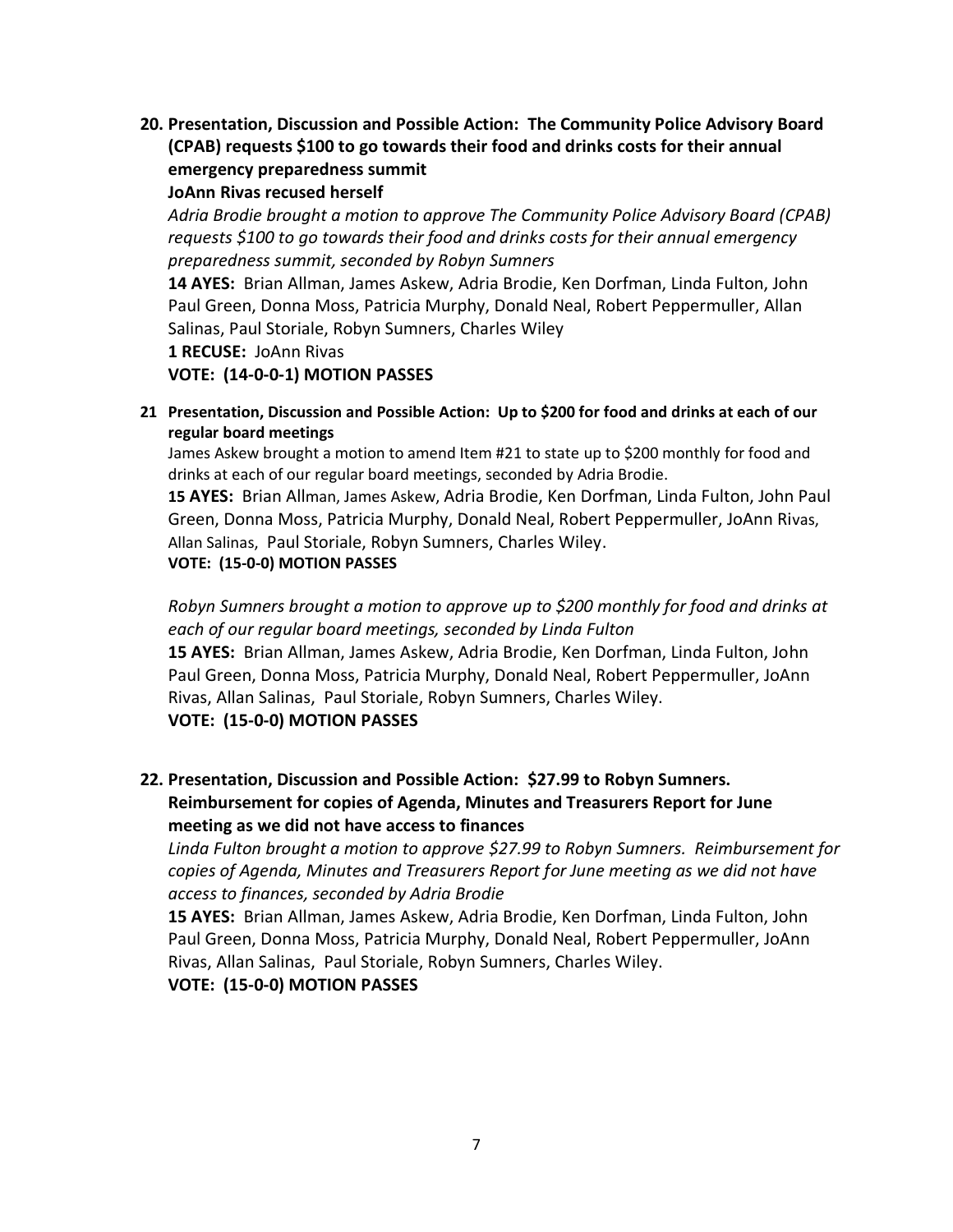# **23. Presentation, Discussion and Possible Action: \$1,500 for Neighborhood Purpose Grant for Lit Crawl**

*Adria Brodie brought a motion to Amend Item #23 to add Neighborhood Purpose Grant for Lit Crawl for sound equipment and signage, seconded by James Askew* **15 AYES:** Brian Allman, James Askew, Adria Brodie, Ken Dorfman, Linda Fulton, John Paul Green, Donna Moss, Patricia Murphy, Donald Neal, Robert Peppermuller, JoAnn Rivas, Allan Salinas, Paul Storiale, Robyn Sumners, Charles Wiley.

# **VOTE: (15-0-0) MOTION PASSES**

*Robyn Sumners brought a motion to approve \$1,500 for Neighborhood Purpose Grant for Lit Crawl for sound equipment and signage, seconded by JoAnn Rivas* **13 AYES:** Brian Allman, James Askew, Adria Brodie, Linda Fulton, John Paul Green, Donna Moss, Patricia Murphy, Robert Peppermuller, JoAnn Rivas, Allan Salinas, Paul Storiale, Robyn Sumners, Charles Wiley **1 NAY:** Donald Neal **1 ABSTENTION:** Ken Dorfman **VOTE: (13-1-0) MOTION PASSES**

**24. Presentation, Discussion and Possible Motion: Neighborhood Purpose Grant of up to \$500 for Operation Blankets of Love to defray the cost of the written materials for the schools, for OBOL Help Program. Each student will get a 40-page activity workbook** *Allan Salinas brought a motion for a Neighborhood Purpose Grant of up to \$500 for Operation Blankets of Love to defray the cost of the written materials for the schools, for OBOL Help Program. Each student will get a 40-page activity workbook, seconded by JoAnn Rivas* **15 AYES:** Brian Allman, James Askew, Adria Brodie, Ken Dorfman, Linda Fulton, John Paul Green, Donna Moss, Patricia Murphy, Donald Neal, Robert Peppermuller, JoAnn

Rivas, Allan Salinas, Paul Storiale, Robyn Sumners, Charles Wiley. **VOTE: (15-0-0) MOTION PASSES**

**25. Presentation, Discussion and Possible Motion: Neighborhood Purpose Grant of up to \$2000 for Parents, Teachers/Educators & Students in Action (PESA) for a Community Festival, July 23, 2017. The grant will support artistic presentations, security, food for volunteers, tribute book, and supervision of the educational component. This is to celebrate Armenian Culture** *Adria Brodie brought a motion for a Grant of up to \$2000 for Parents, Teachers/Educators & Students in Action (PESA) for a Community Festival, July 23, 2017. The grant will support artistic presentations, security, food for volunteers, tribute book, and supervision of the educational component. This is to celebrate Armenian Culture, seconded by Linda Fulton* **15 AYES:** Brian Allman, James Askew, Adria Brodie, Ken Dorfman, Linda Fulton, John Paul Green, Donna Moss, Patricia Murphy, Donald Neal, Robert Peppermuller, JoAnn Rivas, Allan Salinas, Paul Storiale, Robyn Sumners, Charles Wiley. **VOTE: (15-0-0) MOTION PASSES**